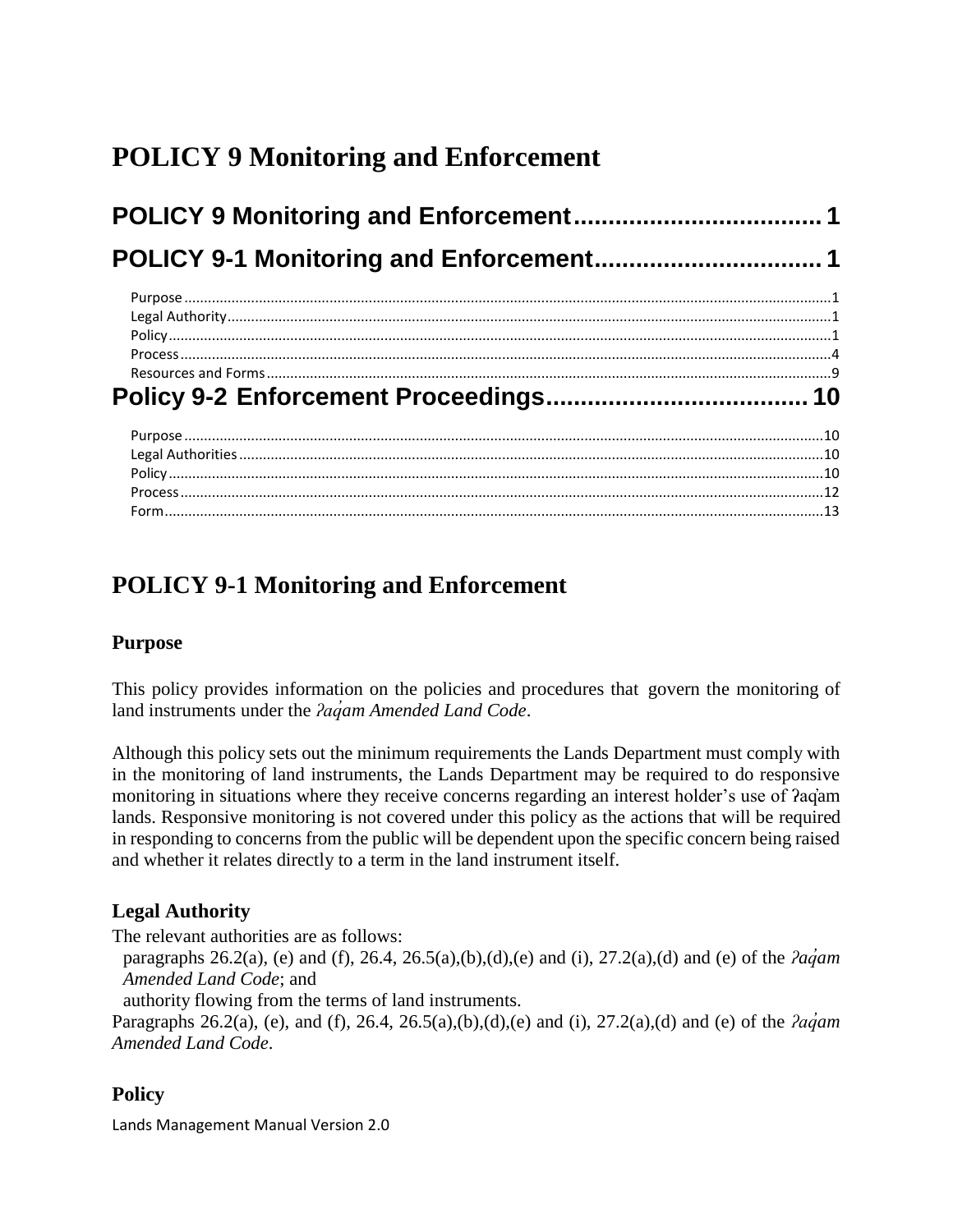Monitoring means the act of comparing the terms of the land instrument to the actual actions of the interest holder and reporting to Council on any non-compliance.

Site inspections are integral to monitoring and refers to any action taken to verify compliance with the terms of a land instrument. This requires an employee of the Lands Department to enter the lands that are subject to the land instrument.

### **How is Monitoring Carried Out?**

Monitoring involves the following actions to be taken by the Lands Department:

- (a) the development of a monitoring plan for monitoring and enforcement;
- (b) a review of the terms of a land instrument;
- (c) the gathering of data about the actual actions of the interest holder;
- (d) a comparison of the data on the actual actions of the interest holder to the terms of the land instrument; and
- (e) the drafting of a monitoring report for consideration by Council.

### **Why is Monitoring Important?**

Monitoring is important so that *Pag*<sup>a</sup>m is viewed by members as upholding its duty toward members to ensure that all land instruments are managed in the best interests of ʔaq̓am and that Pagam lands are respected so that Pagam can maintain sustainability in its land base.

The  $2a\ddot{q}$  am Lands Department uses monitoring to:

(a) uphold *?agam's* responsibilities under *?agam laws and by-laws*, and the terms in land instruments;

(b) have a presence in the community to deter interest holders from non-compliance with the terms in their land instruments; and

(c) identify non-compliance situations that require corrective action to be taken.

### **Who is involved in Monitoring?**

The main individuals involved in monitoring are the:

- (a) Council;
- (b) Lands Department;
- (c) Lands Committee; and
- (d) Interest holders.

### **Priority Based Monitoring**

The Lands Department must prioritize monitoring with the following principles in mind:

(a) all items in a land instrument that involve a major risk to health, safety, lands, resources, environment or  $2a\dot{q}$ am liability must be monitored;

(b) all items in a land instrument that are required by law to be monitored must be monitored;

(c) if a land instrument is being renewed, monitoring the interest holder's compliance with the land instrument must be completed before a new land instrument is granted;

(d) priority should be given to cases where monitoring is likely to prevent or correct problems;

(e) priority should be given to those items in a land instrument that involve higher risks to the health, safety, lands, resources, environment or  $2a\dot{q}$  am liability; and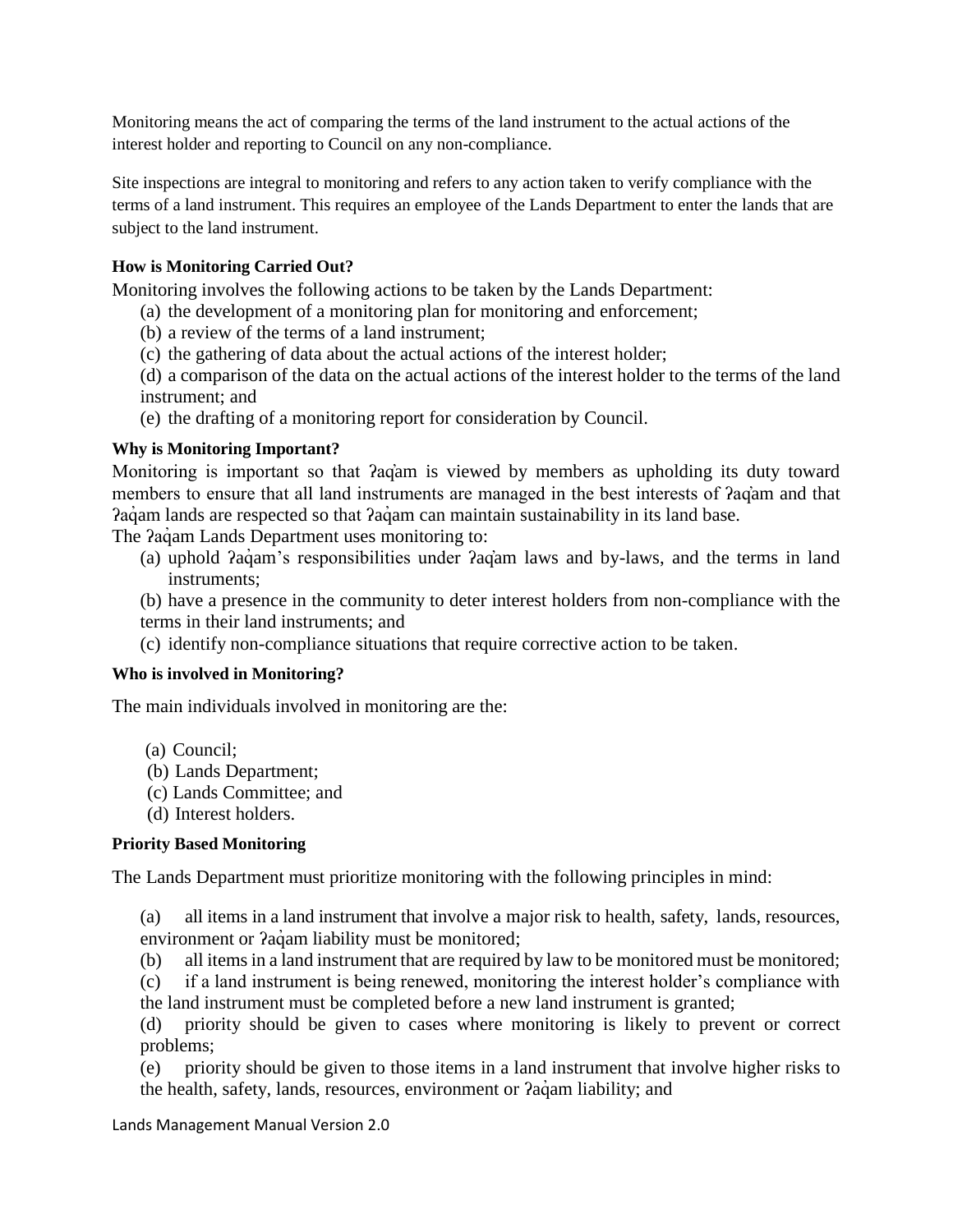(f) the benefits of monitoring should always outweigh the cost of non-enforcement.

### **Passive Monitoring**

Passive monitoring refers to the monitoring of those terms in land instruments that require the interest holder to submit acceptable evidence of compliance to  $a$ <sub>a</sub> am within a specified timeframe, on a specified date, or following some specified event.

Passive monitoring is appropriate in circumstances where it is the interest holder's responsibility to provide documentation to *Pagam*. In such circumstances, it is not *Pagam's* responsibility to request that the interest holder provides the information to *?aq*´am. Rather, *?aq*´am plays a passive, responsive role.

ʔaq̓am's responsibility in passive monitoring circumstances is to check whether the interest holder has complied with the requirement of their land instrument at the end of the specified timeframe, following the specified date, or following the specified event.

In passive monitoring, the role of the Lands Department is limited to:

- (a) ensuring that ʔaq̓ am receives evidence of compliance with the terms of land instruments within the timeframes specified in the land instruments;
- (b) comparing the terms of land instruments to the evidence provided by the interest holder;
- (c) determining whether the evidence provided is satisfactory evidence that the term of the land instrument has been complied with; and
- (d) reporting to Council on non-compliance with the terms.

Some examples of when passive monitoring may be used include:

 a lessee may be required to provide the Lands Department with a current certificate of insurance on an annual or bi-annual basis showing active insurance coverage for their property; or

 a licencee or permittee may be required to periodically (timing to be specified in the instrument) provide the Lands Department with logbooks that detail the resources taken from Paquam lands within a specified time period.

### **Active Monitoring**

Some terms in a land instrument may require the Lands Department to take a more assertive and proactive role in monitoring the interest holder's compliance with those terms. Some steps that may be taken in active monitoring include:

- (a) requests to the interest holder to provide the Lands Department with evidence of compliance with a term in a land instrument;
- (b) site inspections to ensure that a term in a land instrument is being complied with; or
- (c) responding to complaints or concerns from the public regarding the interest holder's use of
- the *Paq*' am lands to which he or she has a right.

Some examples of when active monitoring may be used include:

- (a) a lessee may be required, at the request of the ʔaq̓ am to provide an active certificate of insurance;
- (b) an interest holder may be required, at the request of  $aq$ <sup>a</sup> am, to allow the Lands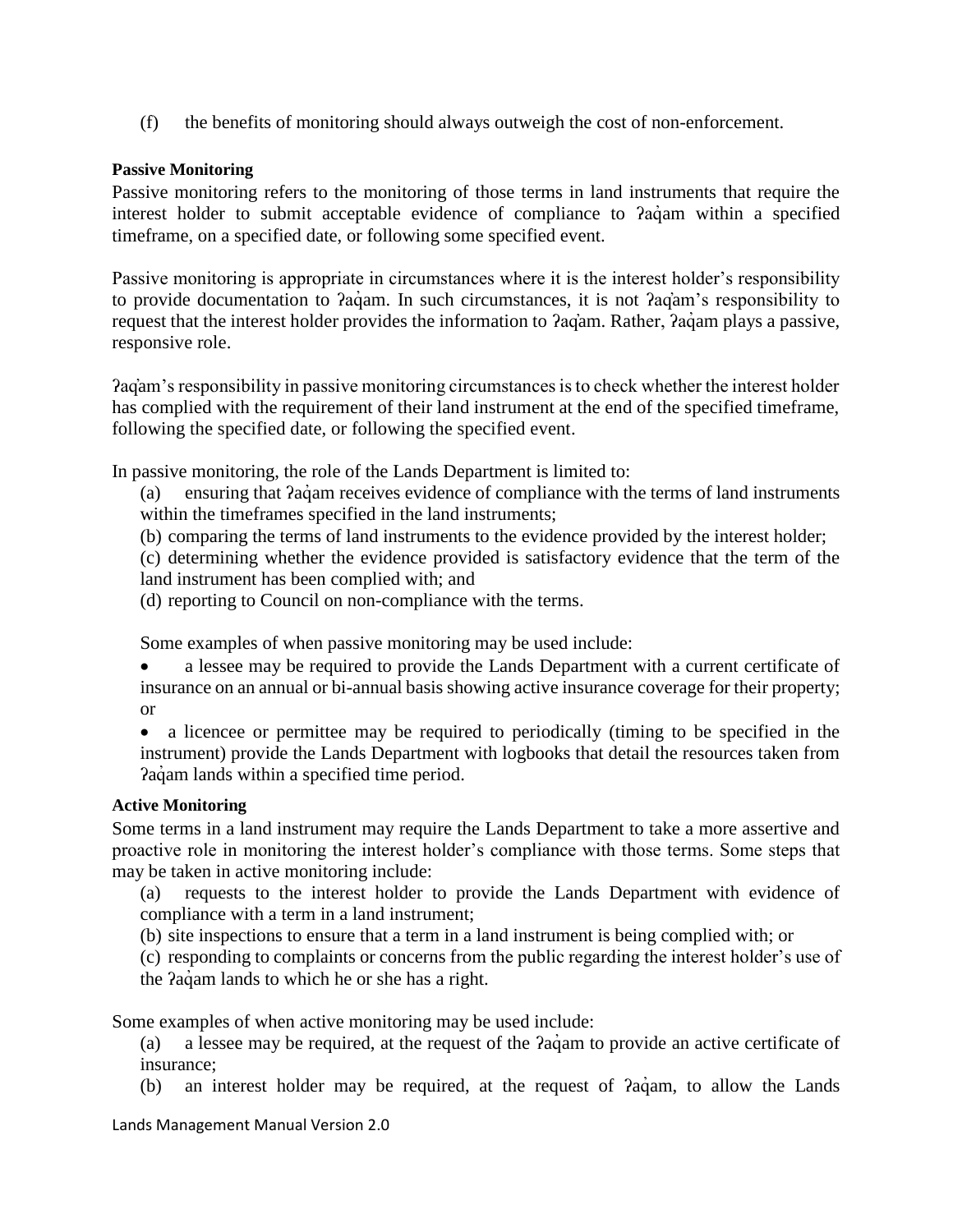Department to inspect the lands for hazardous substances;

(c) an interest holder may be required to maintain the leased lands in a specific condition and such term must be monitored; or

(d) a lessee may be required to go through an additional approval process in order to develop the land.

### **Monitoring of Agents, Sub-tenants and other Persons**

Interest holders are responsible for monitoring their own agents, sub-tenants and other persons they allow on *Pagam* lands under the terms of their land instrument.

### <span id="page-3-0"></span>**Process**

### **Developing Monitoring Plans for All Land Instruments**

As soon as practical, after a land instrument is executed, the Lands Department must complete a Form 9-1-01: Monitoring Plan for each term in the land instrument.

In the Form 9-1-01: Monitoring Plan, the Lands Department must identify and create a checklist for each land instrument, specifying:

 $\geq$  each term that requires monitoring;

 $\triangleright$  the information that needs to be collected as evidence of compliance with each term that requires monitoring;

 $\triangleright$  the location where, or person from whom, the Lands Department may access the evidence required for monitoring;

 $\triangleright$  details regarding how the Lands Department may collect the evidence and the processes and timeframes associated with the collection of such evidence;

 $\triangleright$  due dates setting out the latest date that such evidence must be collected and assessed by;

 $\triangleright$  reminder dates for when the processes of collecting evidence must be initiated in order to ensure the evidence is collected by the due dates;

 an assignment of the person at the Lands Department responsible for collecting the evidence; and

 $\triangleright$  a way to document the receipt of the evidence by the Lands Department.

Some terms in a land instrument will not have set due dates attached to them for monitoring but may still require active monitoring and enforcement efforts to be undertaken.

Examples of such terms include terms related to:

(a) the presence of hazardous substances;

- (b) maintenance of the land in a specific condition;
- (c) approved or restricted uses of the land; and
- (d) restriction from building improvements on the land.

Where a term in a land instrument does not have a set due date attached to it, the Lands Department must:

(a) consider the specific term and section  $4(1)$  of this policy when deciding on the timeframe within which the term should be followed-up;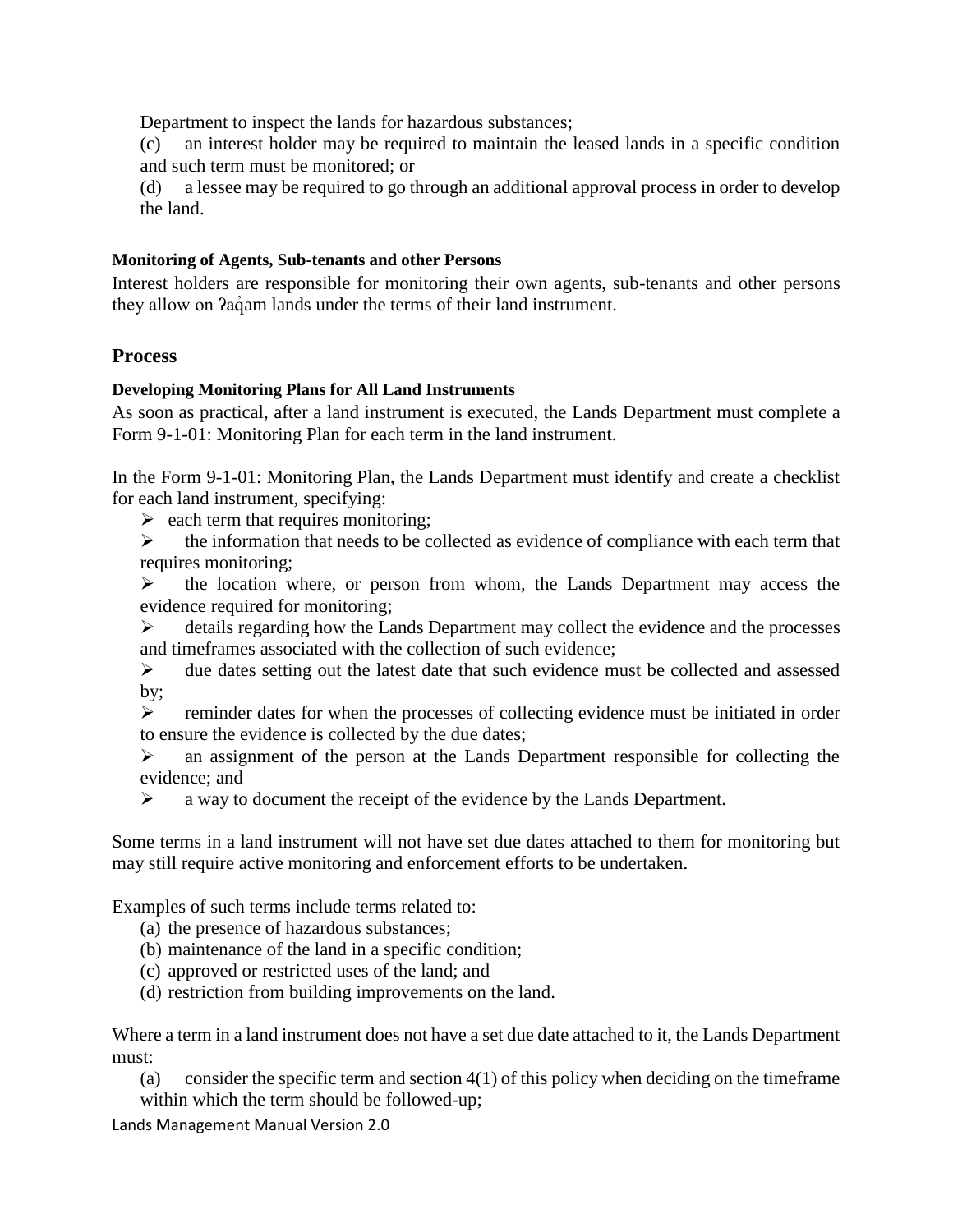(b) follow up with monitoring of such terms at least once per year and more often where the Lands Department feels such monitoring is necessary based on the criteria in section 4(1) of this policy; and

(c) if unsure about the timeframes to choose, consult with the Lands Committee or Council to determine an appropriate follow-up schedule.

All monitoring plans should be able to be picked up by anyone involved in the monitoring and enforcement of land instruments at any time and be clear as to what must happen in terms of monitoring that land instrument.

### **Developing and Maintaining a Bring Forward System**

Each employee in the Lands Department must, in consultation with the Director of Lands and Natural Resources:

- (a) develop and maintain a bring forward system (i.e. a work planning system, calendar or reminder system) for tracking and managing deadlines in all of the monitoring plans that he or she is responsible for; and
- (b) check that bring forward system for tasks on a daily basis.

Due dates identified in all monitoring plans, and reminders for those due dates, should be entered into each employee's bring forward system to them of all upcoming and due monitoring tasks that they are individually responsible for.

When choosing a reminder date, employees at the Lands Department should consider the nature of the evidence that must be collected and the processes and timeframes involved in collecting such evidence.

The bring forward system should be able to be picked up by anyone involved in the monitoring and enforcement of land instruments at any time and that person should be clear from the tasks in the bring forward system as to what they must do in terms of monitoring.

### **Records Keeping**

Employees of the Lands Department must record in Form 9-1-01: Monitoring Plan, or elsewhere in the Lands Department file for each land instrument, all steps taken and communications pertaining to the monitoring and enforcement of that land instrument and must maintain such written records in the Lands Department file for the land instrument to which the monitoring and enforcement efforts relate.

### **Daily Checking of the Bring Forward System**

It is the responsibility of each employee within the Lands Department, on a daily basis, to check their bring forward system for reminders and due dates.

### **Review Task and Acquire Evidence**

When a task comes up in the bring forward system, the employee at the Lands Department who is responsible for that task must: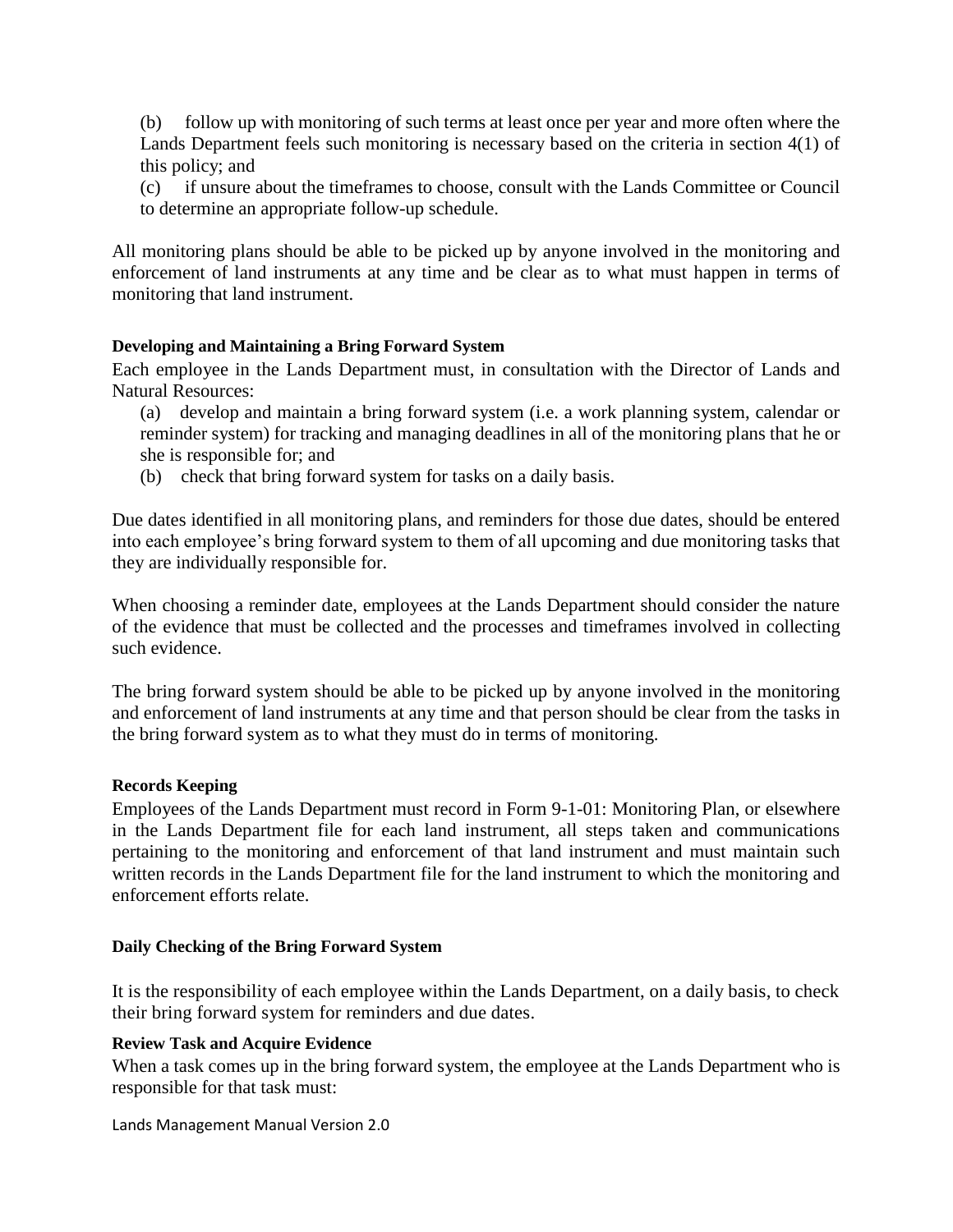(a) review the term in the land instrument that relates to the reminder or due date;

(b) review the monitoring plan for the steps that must be completed to gather the necessary evidence required for monitoring of that term in the land instrument; and

(c) after reviewing a task in the bring forward system and its associated monitoring plan, ensure all necessary steps are taken to acquire the evidence that is required for monitoring that term in the land instrument.

### **Reminder Letters**

If it is cost effective and within operational abilities, the employee at the Lands Department who is responsible for the monitoring of a given task in a land instrument should send written notices to the interest holder to:

(a) encourage self-compliance; and

(b) advise them of upcoming requirements such as the delivery of insurance certificates, selfmonitoring reports or annual payments to  $2a\dot{q}$ am.

### **Acquiring Documents That Are Required For Monitoring**

Sometimes, monitoring may require the gathering of documents from an interest holder or third party.

If documents must be gathered from an interest holder, the Lands Department must check the land instrument to determine whether it sets out a process for such document gathering and if it does, follow that process.

If a land instrument does not set out a process for gathering documents from an interest holder, the Lands Department must deliver the interest holder a written request for the documents, setting out:

(a) the type of land instrument and section number of the term in the land instrument that is being monitored;

(b) the documents that the interest holder is required to provide the Lands Department to assist them in monitoring the term in the land instrument; and

(c) the deadline for when the documents must be received by the Lands Department,

and the Lands Department must place a copy of the written request in the file related to the land instrument.

Where time and resources are available to do so, the person at the Lands Department who sent a request for documents letter to an interest holder must consider following up with the interest holder by telephone to ensure the interest holder received the written request and confirm that the interest holder will be delivering the documents to the Lands Department within the required timeframe. Although this is not mandatory, it is recommended as the goal is to encourage compliance rather than wait until there is non-compliance. However, follow-up phone calls are a courtesy only. It is the interest holder's responsibility to comply with the terms of the land instrument.

If documents must be gathered from third parties, the person at the Lands Department who is responsible for monitoring must first ensure that the land instrument sets out that he or she can gather such documents from third parties. If it does not, the Lands Department must obtain written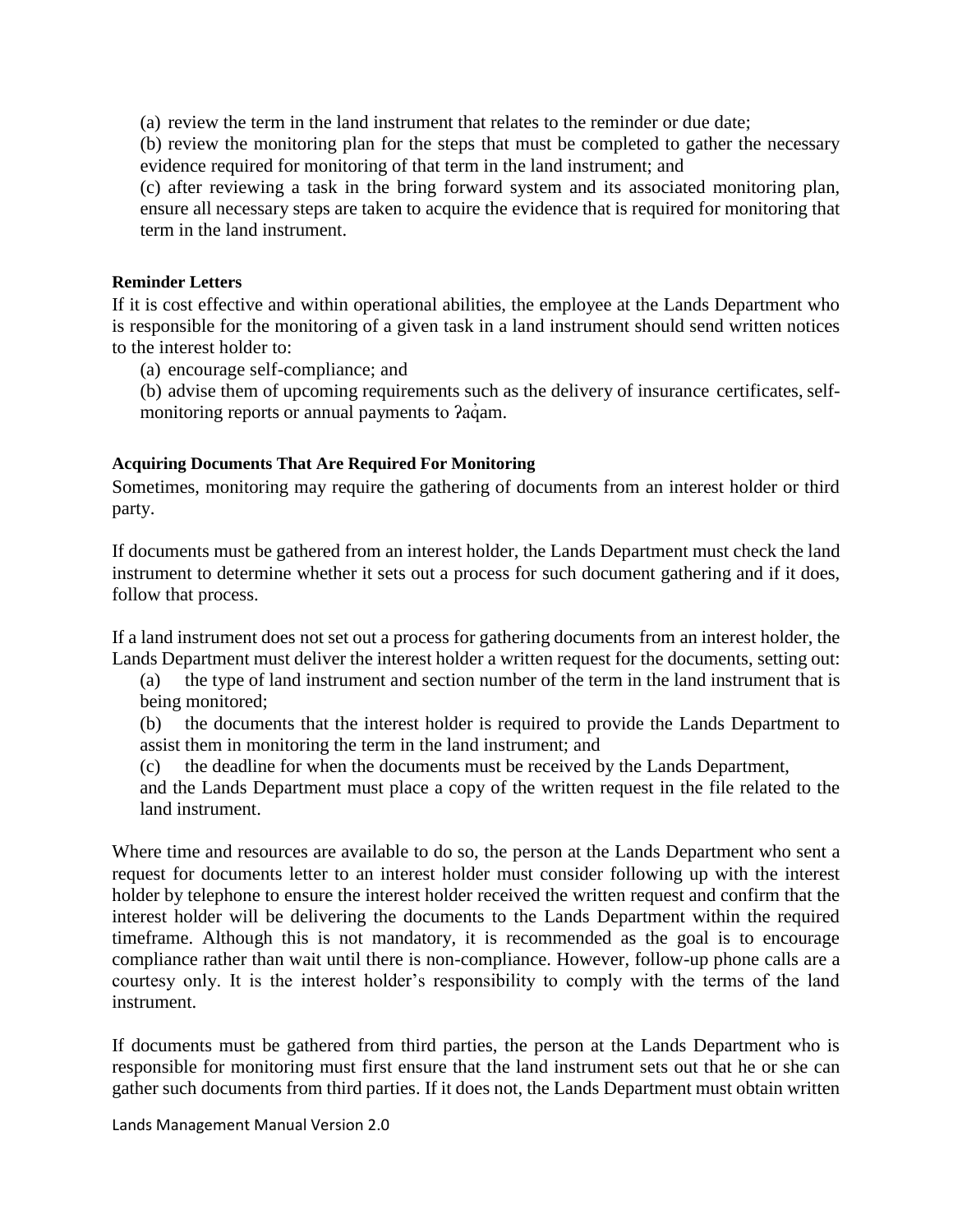permission from the interest holder to gather such documents from third parties and must place a copy of the written permission in the file related to the land instrument.

If the Lands Department must gather documents from third parties, they must follow the same processes that are set out in section 5(16) and 5(17) of this policy in making a request to the third party for documents, and in making such a request they must attach a copy of the land instrument or the written permission from the interest holder to the written request as evidence of the interest holder's consent to such information gathering.

### **Site Inspections**

Sometimes evidence gathering may require the person at the Lands Department who is responsible for monitoring to conduct a site inspection of the location, environment, physical condition and use of the land to which the interest holder has a right. A few examples of terms that may require site inspections include terms related to:

- (a) the presence of hazardous substances;
- (b) maintenance of the land;
- (c) approved or restricted uses of the land; and
- (d) improvements on the land.

In some circumstances, the Lands Department may also wish to conduct a site inspection in response to a third party's complaint or report to the Lands Department in regard to an interest holder's use of *?aqam lands*.

If a site inspection is necessary, the person at the Lands Department responsible for monitoring must check the land instrument to determine any special steps that must be taken to gain access to the lands and if the land instrument sets out a process, that process must be followed.

If a site inspection is necessary and the land instrument does not set out a process that must be followed for the Lands Department to access the area to which the land instrument relates, the person at the Lands Department responsible for monitoring must provide the interest holder with twenty-four hours (24hrs) written notice, setting out:

(a) that ʔaq̓am will be conducting a site inspection for the purpose of monitoring compliance with the terms of the land instrument;

(b) the title and date of the land instrument to which the site inspection relates;

(c) the date, time and location of the planned site inspection;

(d) a request that the interest holder, or his or her representative, be present during the planned site inspection and that the interest holder advise the Lands Department of the name of the person who will be present for the site inspection; and

(e) the name and contact details for the person at the Lands Department who is responsible for monitoring and who will be conducting the site inspection.

The person at the Lands Department responsible for a site inspection must ensure that a copy of the written notice and all communications regarding the site inspection is maintained in the Lands Department file to which the site inspection relates.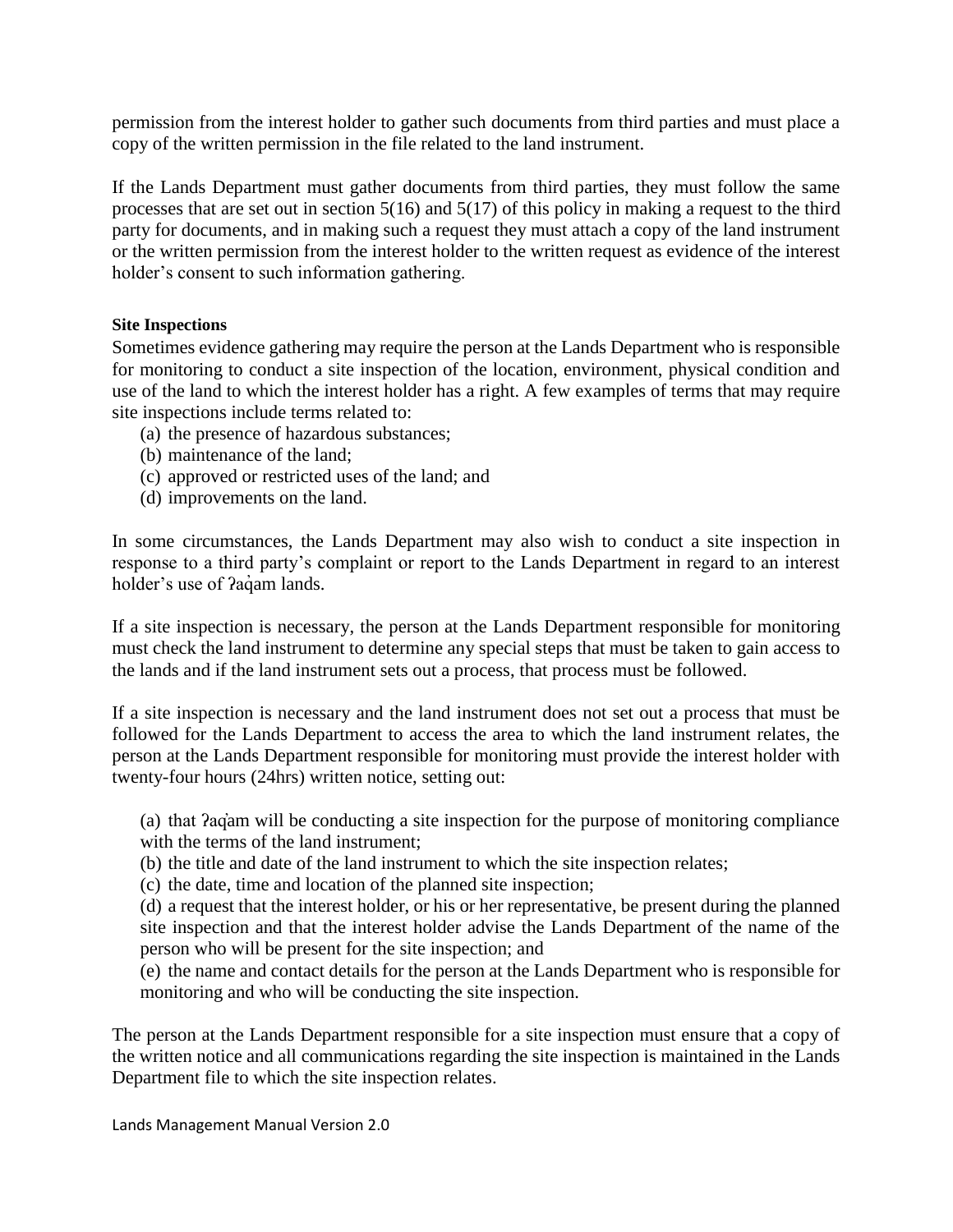The person at the Lands Department responsible for a site inspection must, preferably in the presence of either the interest holder or the interest holder's personal representative, conduct the site inspection and complete Form 9-1-02: Site Inspection Report, and if necessary take photographs as evidence of what he or she personally witnesses during the site inspection.

The person at the Lands Department responsible for a site inspection must place a copy of the completed Form 9-1-02: Site Inspection Report and any photographs taken during the site inspection in the file related to the land instrument to which the site inspection relates.

### **Compliance Assessment**

Once the person at the Lands Department responsible for monitoring has taken all reasonable steps to gather the evidence required for monitoring a term in a land instrument, he or she must compare the evidence gathered to the term in the land instrument and determine whether the term has been adequately complied with.

### **Enforcement Decision**

Based on the Lands Department's compliance assessment and Policy 10-2, the Lands Department must determine which enforcement steps, if any, are required to ensure compliance with a term in a land instrument.

In some circumstances, the Lands Department may wish to consider cancelling the land instrument, in which case Policy 5-3 should be consulted.

Where the Lands Department determines that enforcement steps must be taken to ensure compliance with a land instrument, he or she must:

- (a) update the monitoring plan for that land instrument to reflect the additional enforcements steps that must be taken; and
- (b) update the bring forward system to reflect the additional enforcement steps that must be taken.

Where the Lands Department determines, in accordance with Policy 10-2, that enforcement steps must be taken to ensure compliance with the land instrument, he or she must implement such enforcement steps in a timely manner.

### **Reporting to the Chief Operating Officer**

Whenever enforcement of an interest or licence is required, the Lands Department must provide a written report to the chief operating officer, setting out:

(a) all shortfalls in compliance with a term in a land instrument;

(b) the Lands Department's enforcement plan, and any actions taken to implement that plan in relation to shortfalls in compliance with a term in a land instrument; and

(c) a copy of the updated monitoring plan related to the shortfalls in compliance with a term in an interest of licence.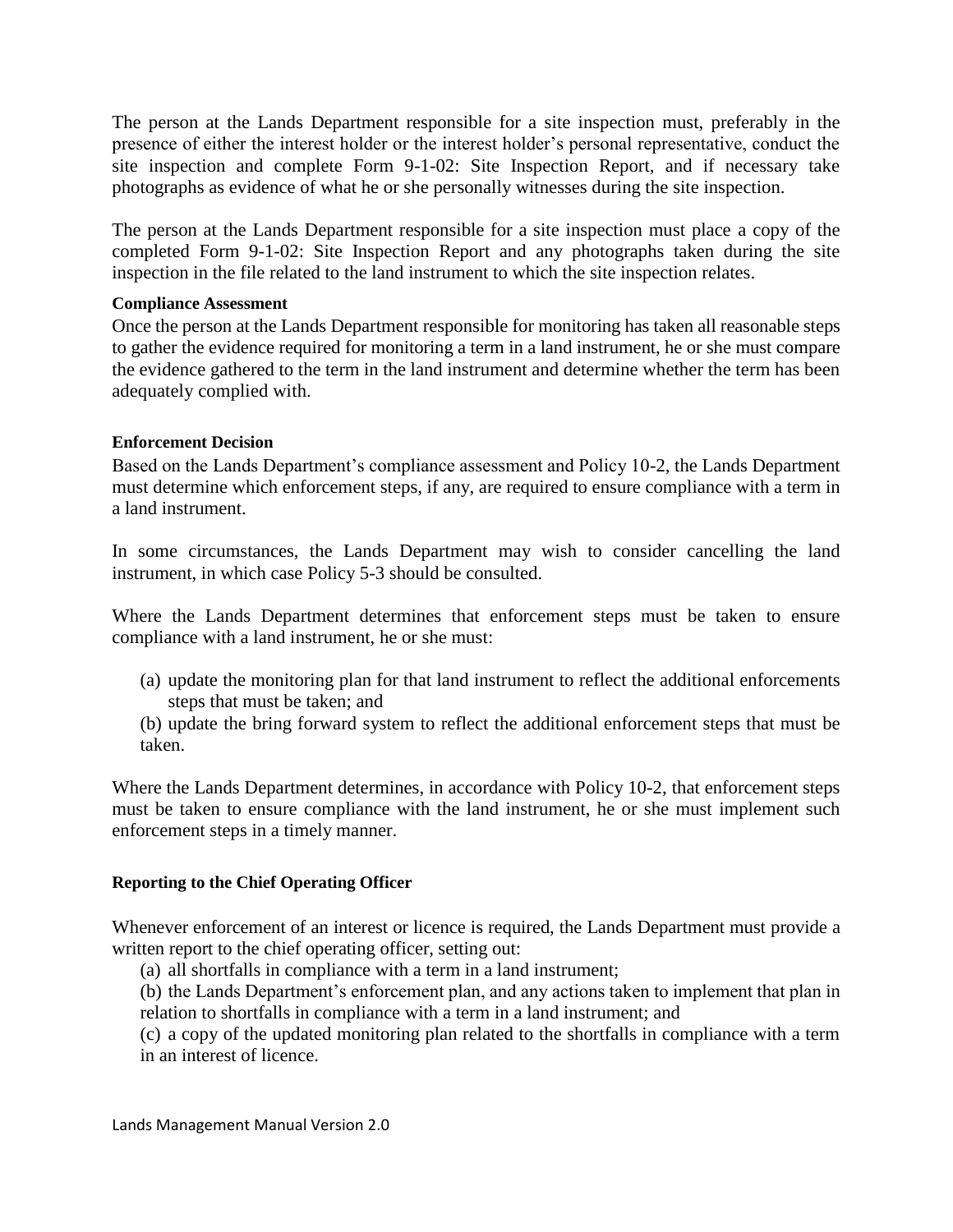### <span id="page-8-0"></span>**Resources and Forms**

Besides this policy, consult the following resources: Policy 6-2: Cancelling a Lease; and Policy 10-2: Enforcement Proceedings.

### **Forms**

- 9-1-01 Monitoring Form
- □ 9-1-02 Site Inspection Report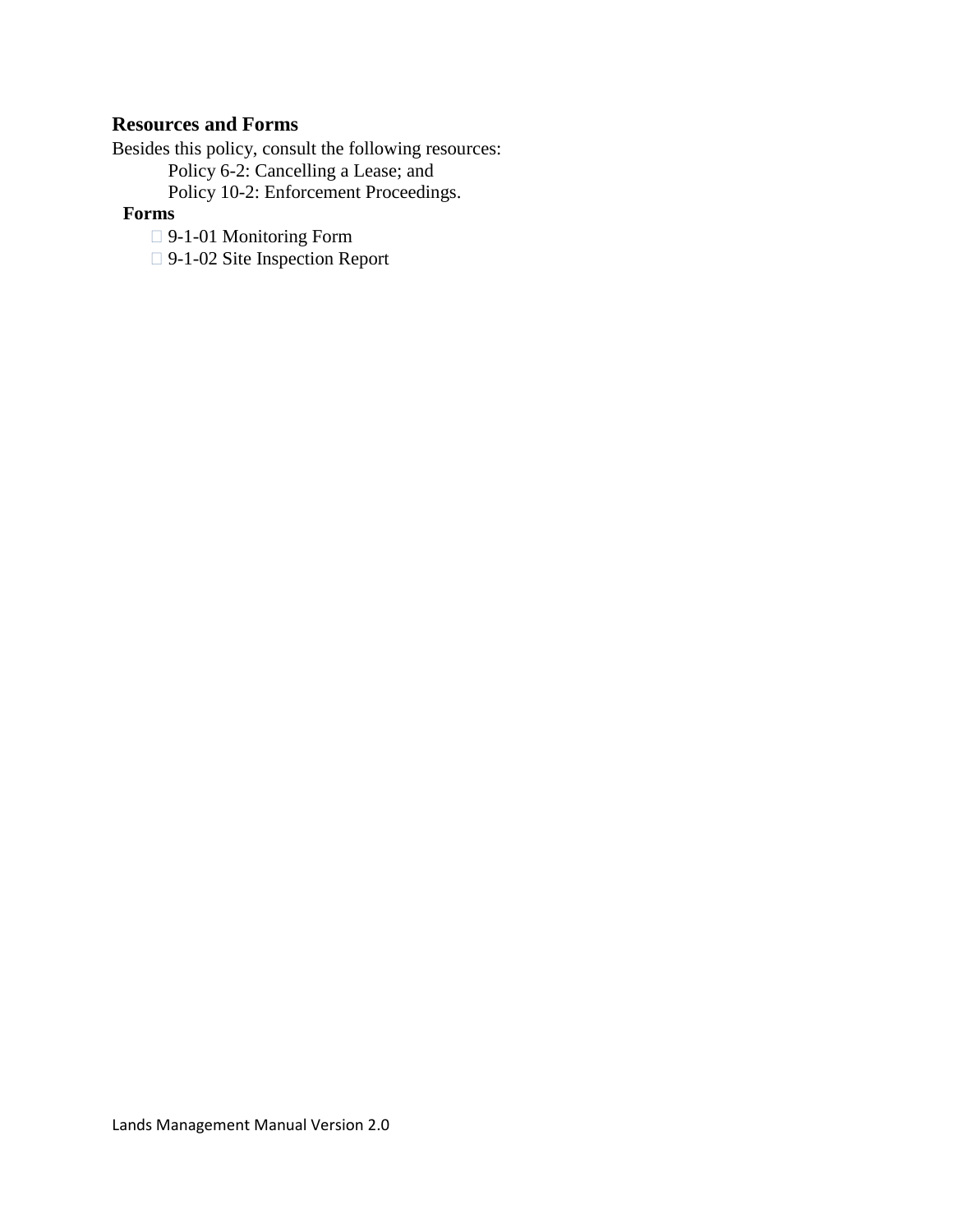## <span id="page-9-1"></span><span id="page-9-0"></span>**Policy 9-2 Enforcement Proceedings**

### **Purpose**

This policy provides information on the policies and procedures which govern the enforcement of land instruments under the *ʔaq̓am Amended Land Code*.

Enforcement means taking the necessary steps to get interest holders to comply with the terms of their land instrument and managing those situations where an interest holder is in non-compliance.

Enforcement involves the following activities:

- (a) notices of non-compliance / demand letters;
- (b) negotiation; and
- (c) cancellation or termination of the land instrument.

### <span id="page-9-2"></span>**Legal Authorities**

The relevant authorities are as follows:

(a) paragraphs  $26.2(a)$ , (e) and (f),  $26.4$ ,  $26.5(a)$ ,  $(b)$ ,  $(d)$ ,  $(e)$  and  $(i)$ ,  $27.2(a)$ ,  $(d)$  and  $(e)$  of the *ʔaq̓am Amended Land Code*; and

(b) authority flowing from the terms of land instruments.

### <span id="page-9-3"></span>**Policy**

### **Who is involved in enforcement?**

The following people may be involved in enforcement processes:

- (a) Council;
- (b) the Lands Department;
- (c) the Lands Committee;
- (d) interest holders; and
- (e) third parties, such as mortgagors or sub-lessees.

### **Enforcement Goals**

As with monitoring, enforcement is aimed at ensuring compliance with land instruments. It is important that the Lands Department:

- (a) acts as required by *?aq*´am laws and the terms of the land instruments;
- (b) encourages interest holders to comply with the terms of their land instruments; and
- (c) takes action to ensure compliance with land instruments.

### **The Goal is to Achieve Voluntary Compliance**

Wherever possible, the Lands Department will seek interest holders voluntary compliance with the terms of a land instrument.

The Lands Department will make every effort to:

(a) first seek enforcement through cooperation with interest holders;

(b) first resolve disputes over compliance on an informal or cooperative basis through negotiation; and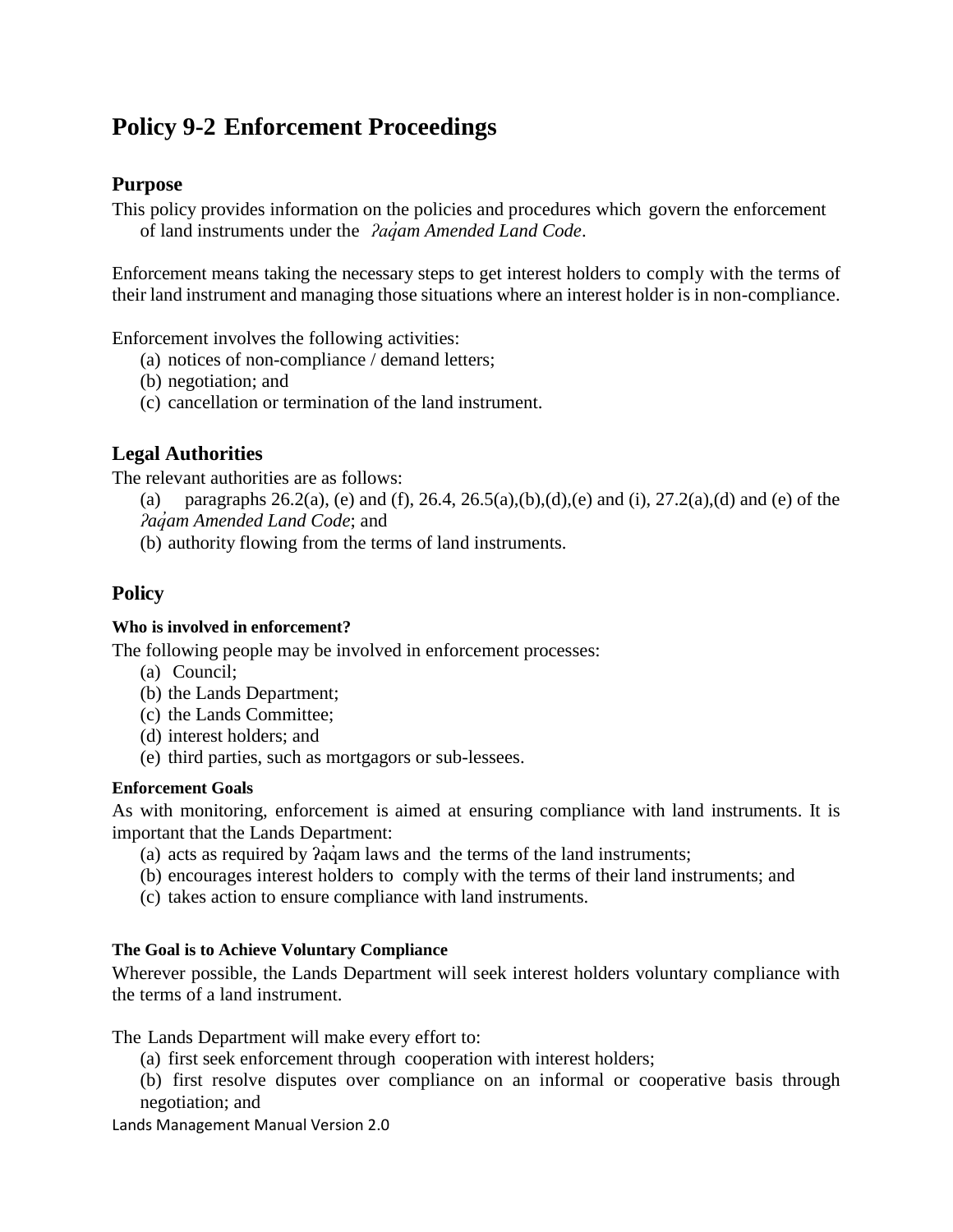(c) cancel or terminate a land instrument only as a last resort to addressing non-compliance.

### **Urgent Enforcement Measures**

Paq`am's main goal is to ensure Paknumu¢tilil (natural law) is preserved and the health and wellbeing of  $2a\dot{q}$  amnik. The Lands Department must act quickly when dealing with situations that are very serious and have great urgency, which may involve acting without notice, consent or cooperation.

The Lands Department will assess every instance of non-compliance and decide on the best course of action, given the facts of the situation. They will also assess the risk, cost and benefit to all effected persons when making such decisions.

#### **Prioritizing Enforcement Measures**

Paquam will be guided by the following principles in enforcement related decision-making:

- (a) enforcement measures must be taken when non-compliance relates to terms which involve a major risk to health, safety, lands, resources, environment or  $2a\dot{q}$  am liability;
- (b) enforcement measures must be taken when non-compliance relates to terms which direct or make a commitment to monitoring;
- (c) when considering enforcement measures those which are less severe should be considered first and where they appear to offer a good chance of resolving a breach, default or dispute, they should be adopted before more severe action is taken; and
- (d) enforcement measures will be prioritized when the benefits to the ʔaq̓ am of taking action outweigh the costs of not taking action.

#### **Enforcement Cost Recovery**

Wherever possible,  $2a\dot{q}$ am will seek to recover the costs of an action involving non-compliance with a term in a land instrument from those responsible for the non-compliance.

#### **Due Process and Fairness**

To the best extent possible, *Pagam will respond to non-compliance within the terms of a land* instrument based on the following principles:

(a) interest holders will be provided with a notice of non-compliance and a reasonable opportunity to remedy their non-compliance; and

(b) interest holders will be provided an opportunity to meet with ʔaq̓am and discuss the possibility of alternative remedies to their non-compliance.

### **Documentation of Enforcement Actions**

Documenting all enforcement actions is important because such documentation is evidence of Paquam's fair processes.

The Lands Department must keep a record in each land instrument file, of every enforcement action taken in relation to that land instrument, including all correspondence between the Lands Department and Interest Holder such as phone calls, letters, emails, etc.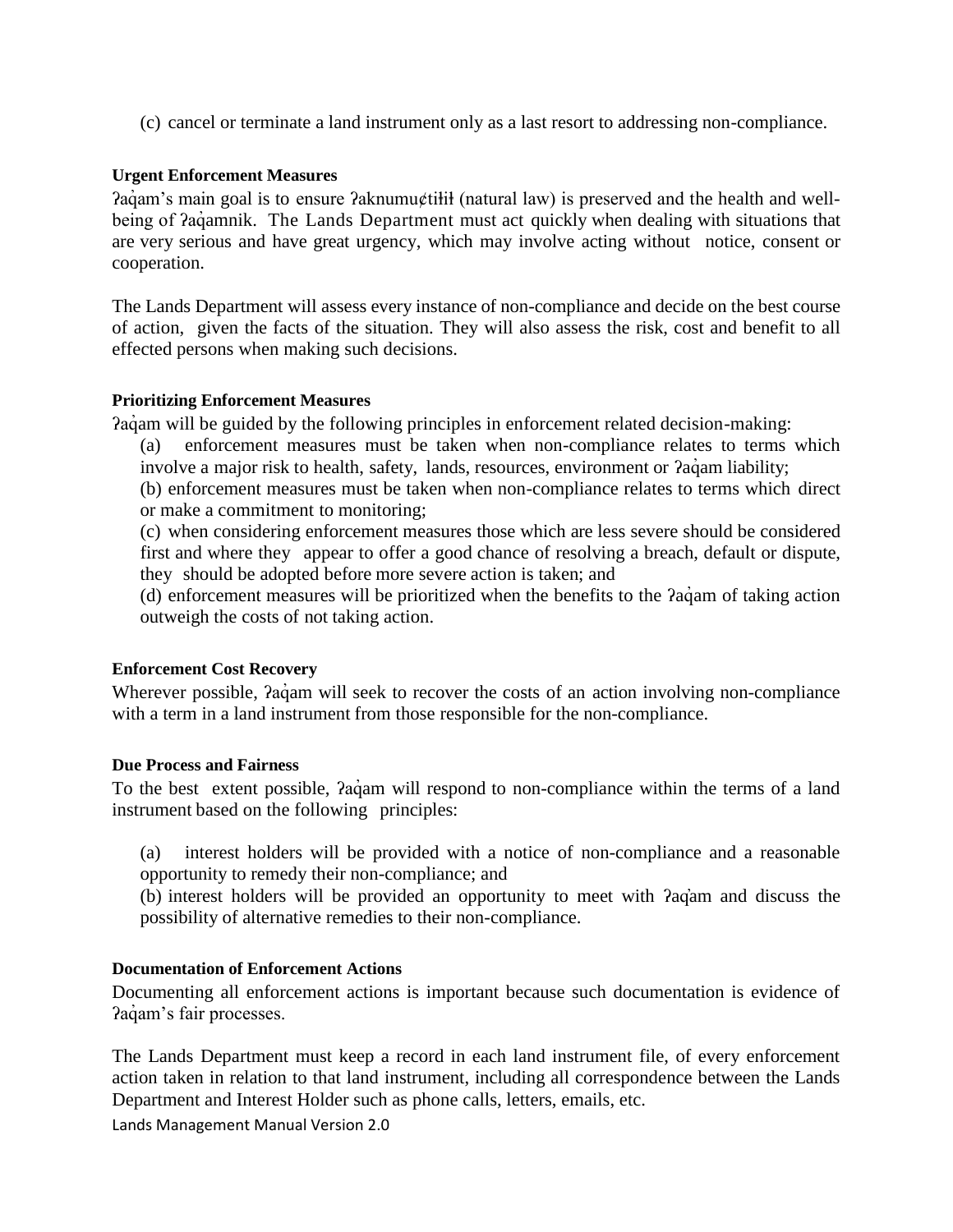The Lands Department must ensure there is a piece of lined paper stapled to the inside cover of each Lands Department file and Lands Department employees must document on that piece of paper the dates, times and steps for enforcement that are taken and the name and signature of the person taking the enforcement steps on behalf of  $aq$  am.

All emails and written forms of correspondence relating to the monitoring and enforcement of a land instrument must be printed out and added to the Lands Department file for that land instrument.

### <span id="page-11-0"></span>**Process**

### **Finding of Non-Compliance**

The Lands Department must determine whether they have sufficient evidence of non-compliance with a term in the land instrument. A verbal statement made by one person about something another person said or did, that does not relate to something the person making the statement knows personally or witnessed firsthand, cannot be the only evidence of non-compliance. There must be physical evidence, or a first-hand witness account of non-compliance.

### **Review of Land instrument for Terms Related to Enforcement**

If the Lands Department determines that sufficient evidence of non-compliance with a term in the land instrument exists, they must review the land instrument for terms that set out the process to be followed for non-compliance and, if such terms exist, they must follow the process set out in the land instrument.

### **Notice of Non-Compliance / Demand Letter**

If the Lands Department determines that sufficient evidence of non-compliance with a term in a land instrument exists, and the terms in the land instrument do not provide for a process to follow in addressing the non-compliance, the Lands Department must:

- (a) complete Form 9-2-01: Notice of Non-Compliance;
- (b) make two (2) copies of the completed Form 9-2-01: Notice of Non-Compliance and:
- (i) provide one (1) copy to Council; and
- (ii) place one (1) copy in the Lands Department file to which the interest relates; and

(c) send the original, completed Form 9-2-01: Notice of Non-Compliance to the interest holder by personal delivery or registered mail.

If the Lands Department delivers Form 9-2-01: Notice of Non-Compliance to the interest holder by personal delivery, the person from the Lands Department who delivers it must make a notation on the copy of the Form 9-2-01: Notice of Non-Compliance in the Lands Department file as follows:

I, [name of person from Lands Department], hand delivered an original, signed copy of this letter to [name of interest holder] on [date of delivery].

[Signature of person who delivered letter]